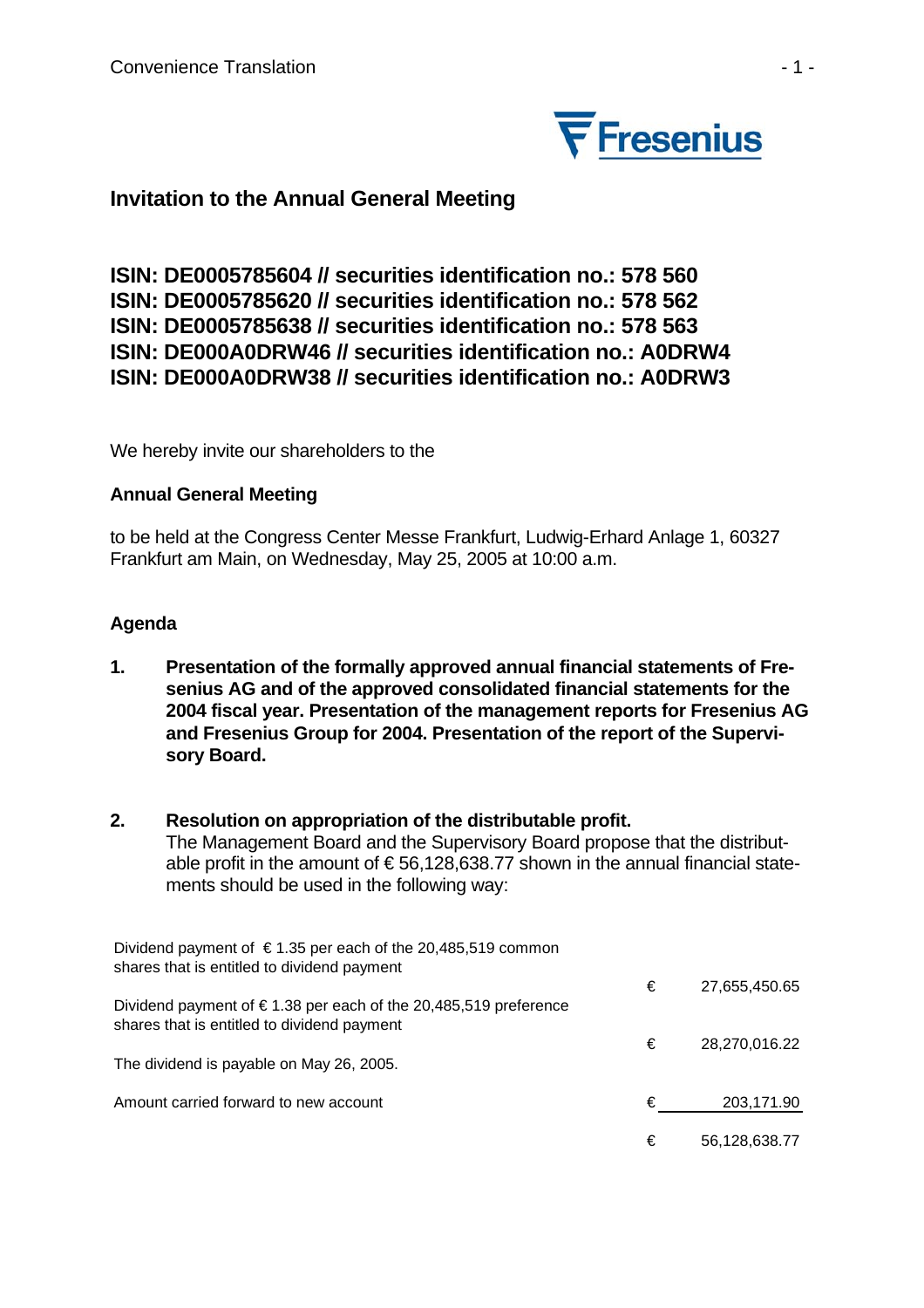**3. Resolution to approve the activities of the Management Board during the 2004 fiscal year.** 

The Management Board and the Supervisory Board propose that the approval should be given for the 2004 fiscal year.

**4. Resolution to approve the activities of the Supervisory Board during the 2004 fiscal year.** 

The Management Board and the Supervisory Board propose that the approval should be given for the 2004 fiscal year.

#### **5. Resolution to approve the changes of the profit and loss transfer agreement between Fresenius AG and Fresenius ProServe GmbH.**

The Management Board and the Supervisory Board propose to approve the changes dated April 6, 2005 to the profit and loss transfer agreement of April 15, 1999 between Fresenius AG and Fresenius ProServe GmbH.

 On April 15, 1999 Fresenius AG concluded a profit and loss transfer agreement with Fresenius ProServe GmbH for a fixed term until December 31, 2004. The contract could first be terminated with six months' notice by December 31, 2004. No such notice was given by either party to the contract. The material terms of the profit and loss transfer agreement of April 15, 1999 are as follows:

- Fresenius ProServe GmbH undertakes to transfer its entire profit to Fresenius AG beginning with the short fiscal year of 1999. Subject to any creation of reserves, the transfer obligation extends to the net income (prior to profit transfer) reduced by any loss carried forward from the previous year and the amount to be allocated to legal reserves.
- With the consent of Fresenius AG, Fresenius ProServe may transfer amounts from its financial statements for the year to other reserves where this is permitted by statutory law and to the extent that this adheres to prudent business judgment.
- Fresenius AG undertakes to compensate for all net losses incurred by Fresenius ProServe during the term of the agreement, unless these losses are compensated for by amounts withdrawn from the free reserves that were transferred to those reserves during the term of the agreement.
- The agreement becomes effective upon registration in the commercial register of Fresenius ProServe GmbH. The profit and loss transfer agreement has a fixed term until December 31, 2004 and will be automatically renewed by a further year unless terminated by one of the contracting parties giving not less than six months' notice prior to its expiration.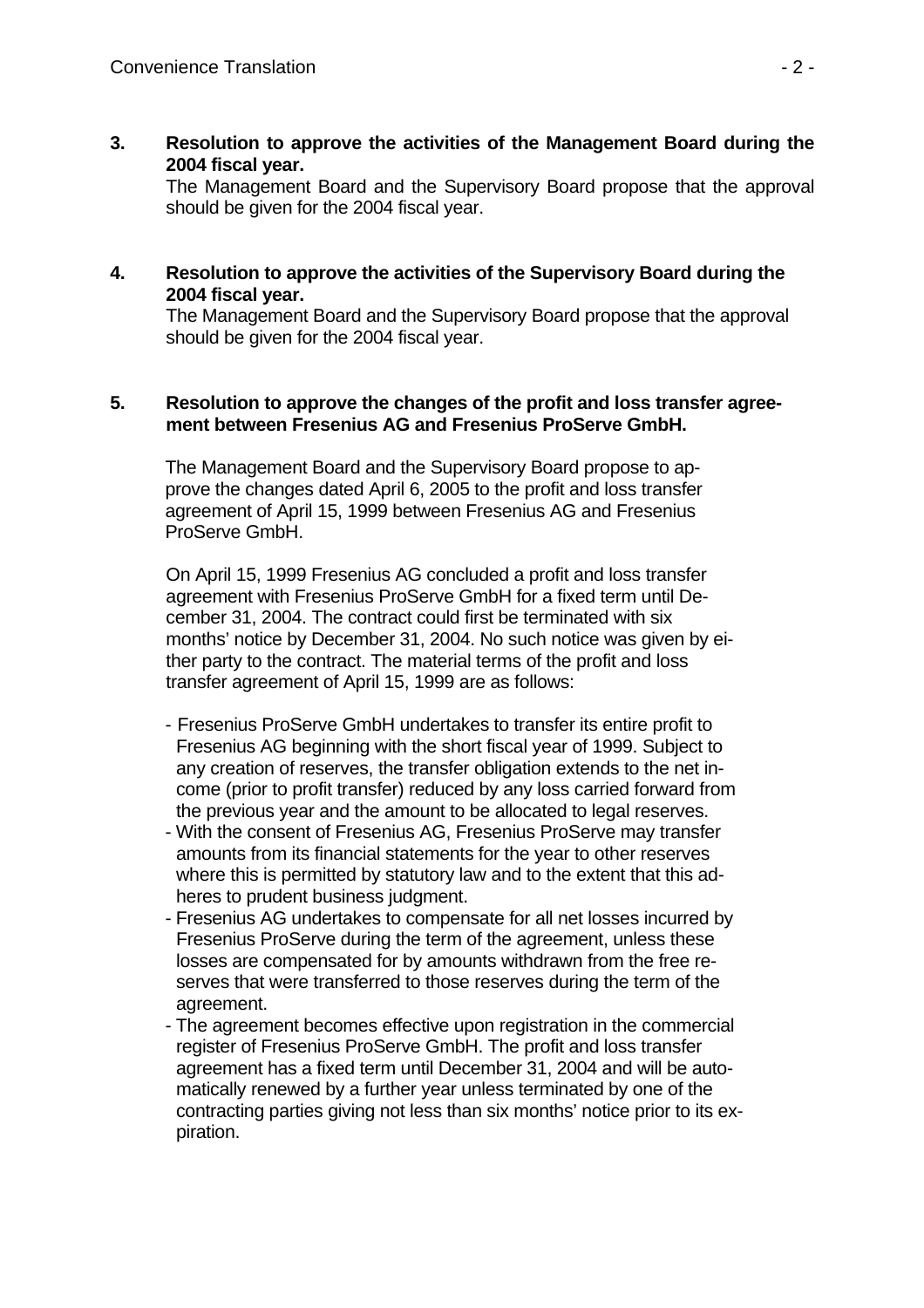The following are the significant differences between the April 6, 2005 profit and loss transfer agreement and the April 15, 1999 version. The changes are retroactive to the start of the fiscal year on January 1, 2005. The adjustments were necessary to meet entrepreneurial demands and conform to Group-wide standards.

- § 1 (Profit and loss transfer) will be supplemented by a new article 4 as follows:

"Advance payments may be made during the fiscal year on the net profits to be transferred or losses to be compensated to ensure the financing of both companies as long as it adheres to prudent business judgment and is legally permissible. At the end of a fiscal year, advance payments must be accounted for in the net profit to be transferred or loss compensated. Potential over-payments must be reimbursed. All other provisions of this contract remain unchanged."

- § 2 (Profit calculation) will now be worded as follows:

"The profit and loss of Fresenius ProServe GmbH are to be determined according to the requirements of the German commercial code while complying with the applicable provisions of the corporate income tax law. In this respect, §§ 300 no. 1, 301 of the German Stock Corporation Act (AktG) must be adhered to."

- The old § 2 will now be § 3 (Loss compensation) and will be changed as follows for clarity purposes:

 "Fresenius AG undertakes to compensate all losses incurred during the period of the contract as long as they are not compensated using free reserves according to  $\S 1$  (2) that were transferred to those reserves during the term of the agreement. In addition, § 302 (1) and (3) of the German Stock Corporation Act (AktG) apply in their version as applicable from time to time."

- § 4 (Right to information) is newly defined:

 "Fresenius AG has the right to, at any time, review the accounting and other corporate documents of Fresenius ProServe GmbH. The management of Fresenius ProServe GmbH undertakes to provide Fresenius AG any information requested regarding the activities of Fresenius ProServe GmbH."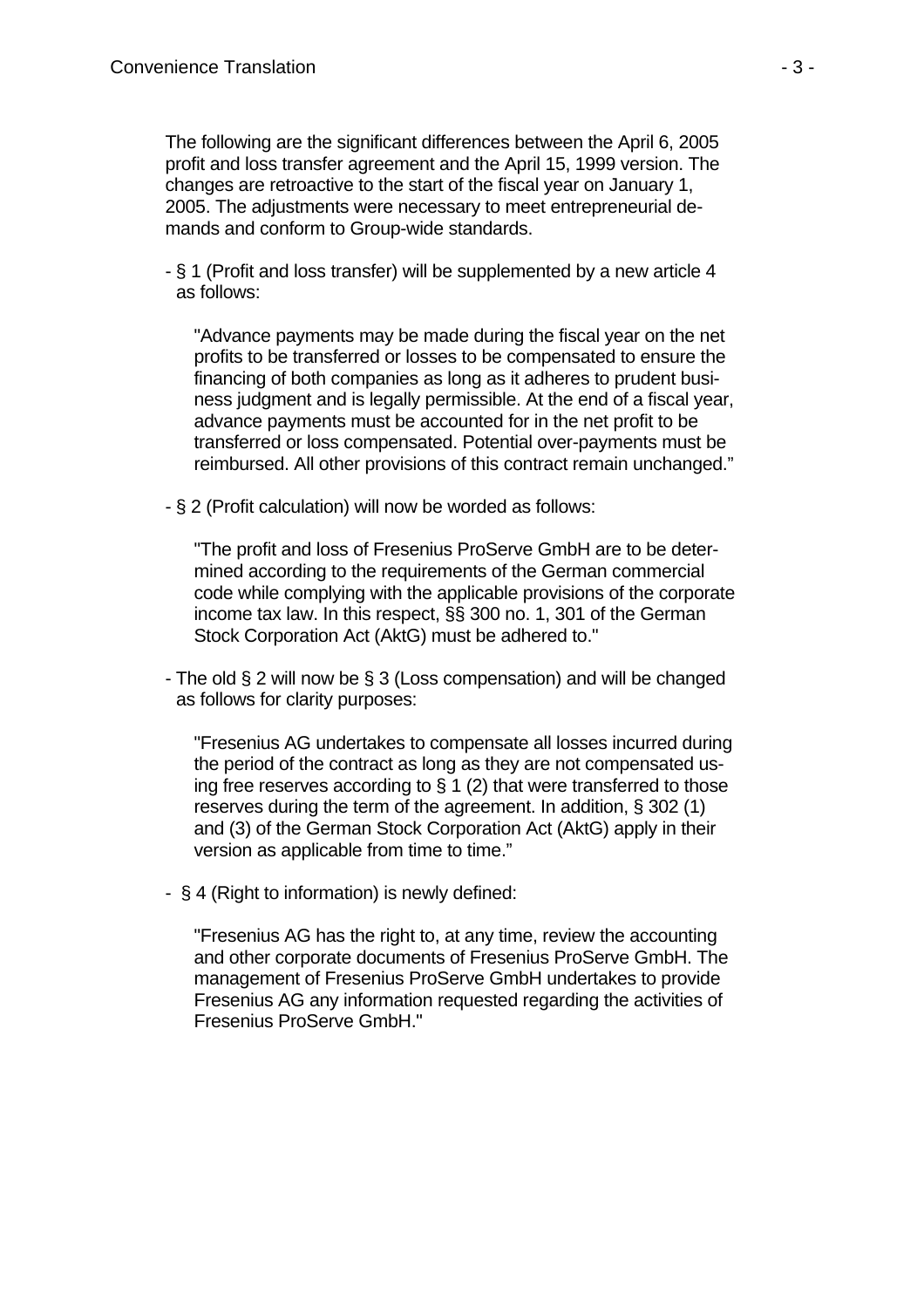- § 5 (Compensation and severance payment) reflects the previous version of § 3.

- § 6 (Validity and duration) is newly defined:

 "This agreement requires approval of the Annual General Meeting of Fresenius AG as well as at the shareholders meeting of Fresenius ProServe GmbH. The Supervisory Board of Fresenius AG approved the agreement on March 4, 1999.

 The agreement in its original form of April 15, 1999 became effective on October 22, 1999 when it was registered in the commercial register of Fresenius ProServe GmbH. The contracting parties agreed that the commitments for Fresenius ProServe GmbH to transfer profit and Fresenius AG to compensate loss should take effect retroactively at the start of the short fiscal year following the founding of Fresenius ProServe GmbH.

 The agreement between Fresenius AG and Fresenius ProServe GmbH of April 15, 1999 will be retroactively amended to January 1, 2005 and shall include the provisions set forth in this contract. The amended agreement will become effective when registered in the commercial register of Fresenius ProServe GmbH. The Supervisory Board of Fresenius AG approved the changes on March 18, 2005. If individual provisions of the amendments are – or become – invalid or unenforceable, the validity of all the changes will not be affected. The contracting parties undertake to promptly agree on a legally permissible provision that best reflects the economic intention of the invalid or unenforceable provision. The same applies for any missing provisions.

 The agreement has a fixed term until December 31, 2010 and will be automatically renewed for a further year unless terminated by a contracting party by giving not less than six months' notice prior to its expiration.

 The right to terminate the contract for cause without proper notice remains unaffected. Such cause could be, for example, the sale or other termination of the majority ownership of Fresenius ProServe GmbH by Fresenius AG."

- § 7 (Severability clause) is newly defined:

 "Should individual provisions of this contract become or prove to be invalid or unenforceable, the validity of the entire contract shall not be affected. In this case, the contracting parties undertake to promptly agree on a legally permissible provision that best reflects the economic intention of the invalid or unenforceable provision. The same applies for any missing provisions."

The shareholders meeting of Fresenius ProServe GmbH has already approved the amended version of the profit and loss transfer agreement.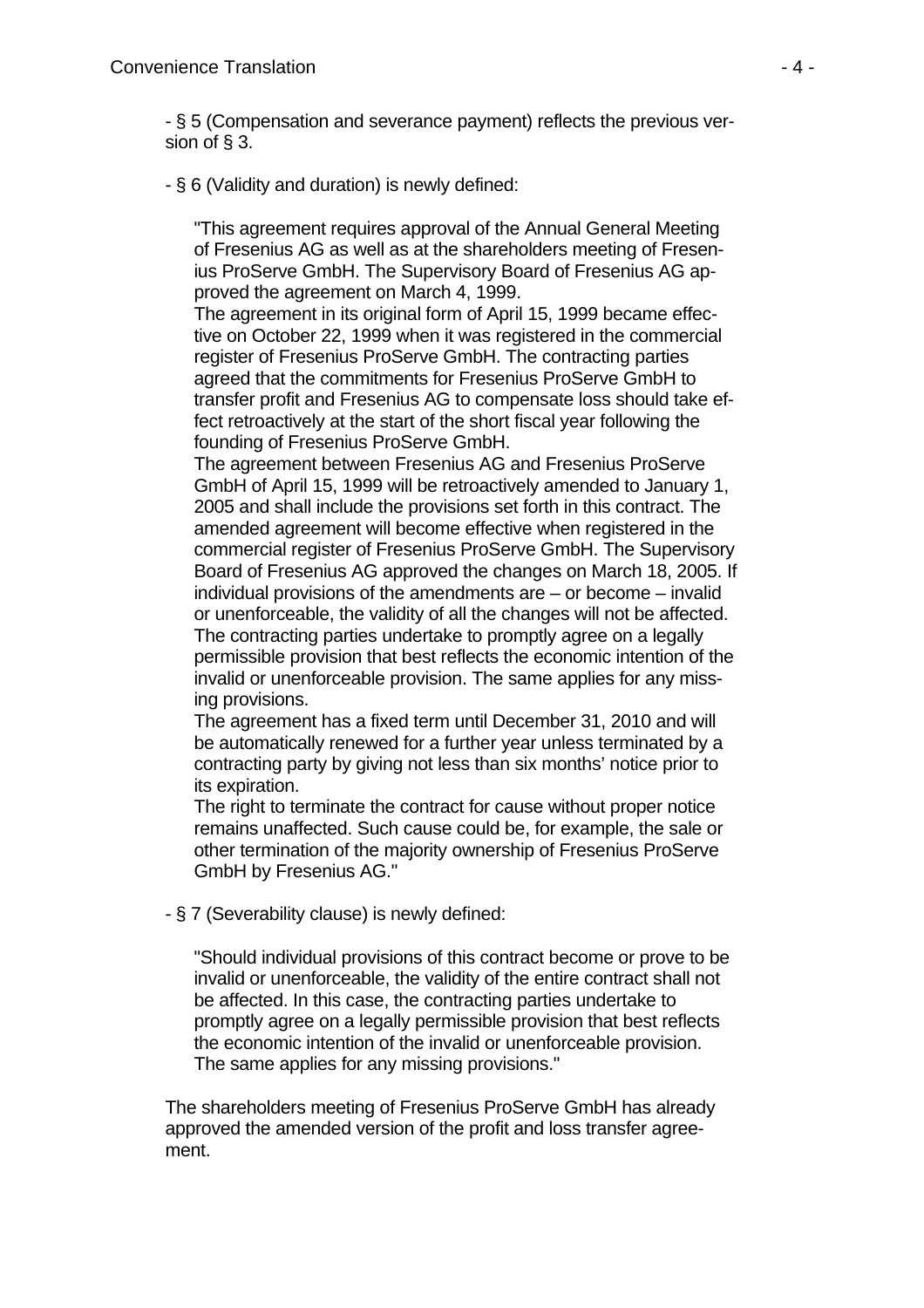The following documents will be available for inspection by shareholders from the day on which the General Meeting was convened at the business premises of Fresenius AG, Else-Kröner-Str. 1, Bad Homburg, Germany, as well as on the company's website [http://www.fresenius.de:](http://www.fresenius.de/)

- The profit and loss transfer agreement between Fresenius AG and Fresenius ProServe GmbH of April 15, 1999 and the amended version of the profit and loss transfer agreement of April 6, 2005;
- The annual financial statements and the management report of Fresenius AG for the fiscal years 2002, 2003 and 2004;
- The annual financial statements and the management report of Fresenius ProServe GmbH for the fiscal years 2002, 2003 and 2004;
- The joint report of the Management Board of Fresenius AG and the management of Fresenius ProServe GmbH on the amended version of the profit and loss transfer agreement of April 6, 2005.

The Company will send shareholders immediately a free copy of these documents upon request. The above documents will also be available at the Annual General Meeting.

### **6. By-election of the Supervisory Board.**

Mr. Gerhard Roggemann resigned from the Supervisory Board as of September 30, 2004. In temporary completion of the number of Supervisory Board members according to the Articles of Association, the Register Court of Bad Homburg v.d.H. appointed Dr. Gerhard Rupprecht as a member of the Supervisory Board on October 1, 2004 until a new election by the Annual General Meeting.

The Supervisory Board proposes to the Annual General Meeting that:

Dr. Gerhard Rupprecht, member of the Management Board of Allianz AG and Chairman of the Management Board of Allianz Lebensversicherungs-AG, (residence: Gerlingen)

should be elected in accordance with article 8 (3) of the Articles of Association for the remainder of the period of office of the resigned member.

In accordance with sections 96 (1) and 101 (1) German Stock Corporation Act (AktG) and section 7 (1), no. 1, of the Employee Codetermination Act (MitbestG), the Supervisory Board is composed of six shareholder representatives and six employee representatives.

The Annual General Meeting will not be bound by election nominations.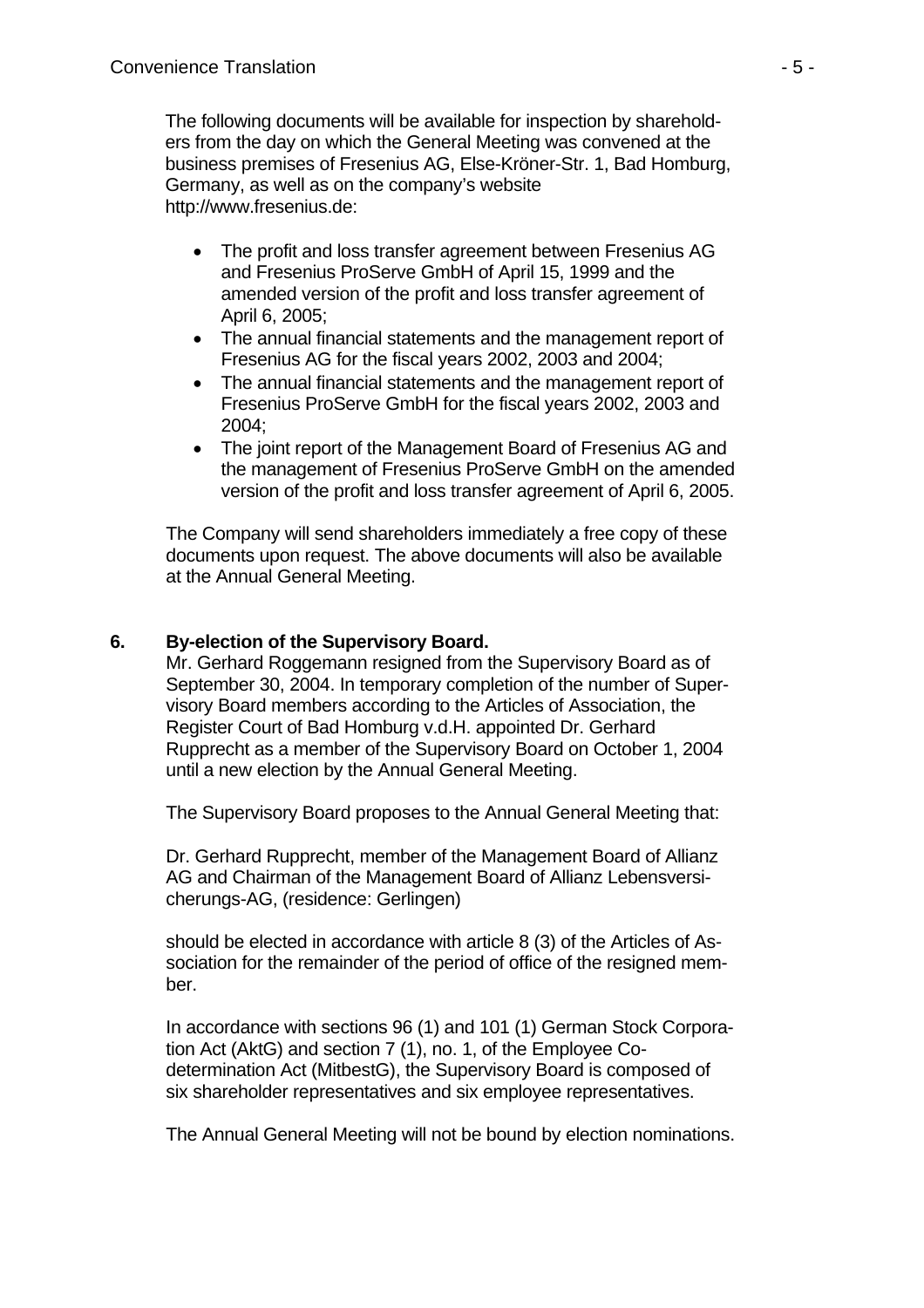Dr. Rupprecht is a member of the following Supervisory Boards formed in accordance with statute:

- Heidelberger Druckmaschinen AG
- Quelle AG
- ThyssenKrupp Automotive AG
- Allianz Elementar Lebensversicherungs-AG, Austria, (Chairman)
- Allianz Elementar Versicherungs-AG, Austria
- Allianz First Life Insurance Co. Ltd., Korea
- Allianz Life Insurance Company of North America, USA

## **7. Selection of the auditor for the 2005 fiscal year.**

The Supervisory Board proposes to elect KPMG Deutsche Treuhand-Gesellschaft Aktiengesellschaft, Wirtschaftsprüfungsgesellschaft, Frankfurt am Main, as auditor for the 2005 fiscal year.

Those shareholders who deposit their shares during normal business hours no later than by May 20, 2005, with the Company, a Notary Public in the Federal Republic of Germany, a securities clearing and deposit bank, or one of the banks and their branches listed below, until the close of the Annual General Meeting will be entitled to attend the Annual General Meeting.

Deposit banks are:

- Dresdner Bank AG
- WestLB AG
- Bayerische Hypo- und Vereinsbank AG
- Deutsche Bank AG
- DZ Bank AG Deutsche Zentral-Genossenschaftsbank
- HSBC Trinkaus & Burkhardt KGaA
- Morgan Stanley Bank AG
- Taunus-Sparkasse

In case of deposit with a German Notary Public or a securities clearing and deposit bank, we would like to ask you to submit the certificate to be issued by them to the cash office of the Company no later than on May 23, 2005.

The shares will be deemed properly deposited if, with the consent of the depository, the shares are blocked in favor of such depository at a credit institution until the close of the Annual General Meeting.

For the deposited shares the shareholder will get an entrance card to the Annual General Meeting.

Each common share will grant one (1) vote in the Annual General Meeting. The preference shares are non-voting shares.